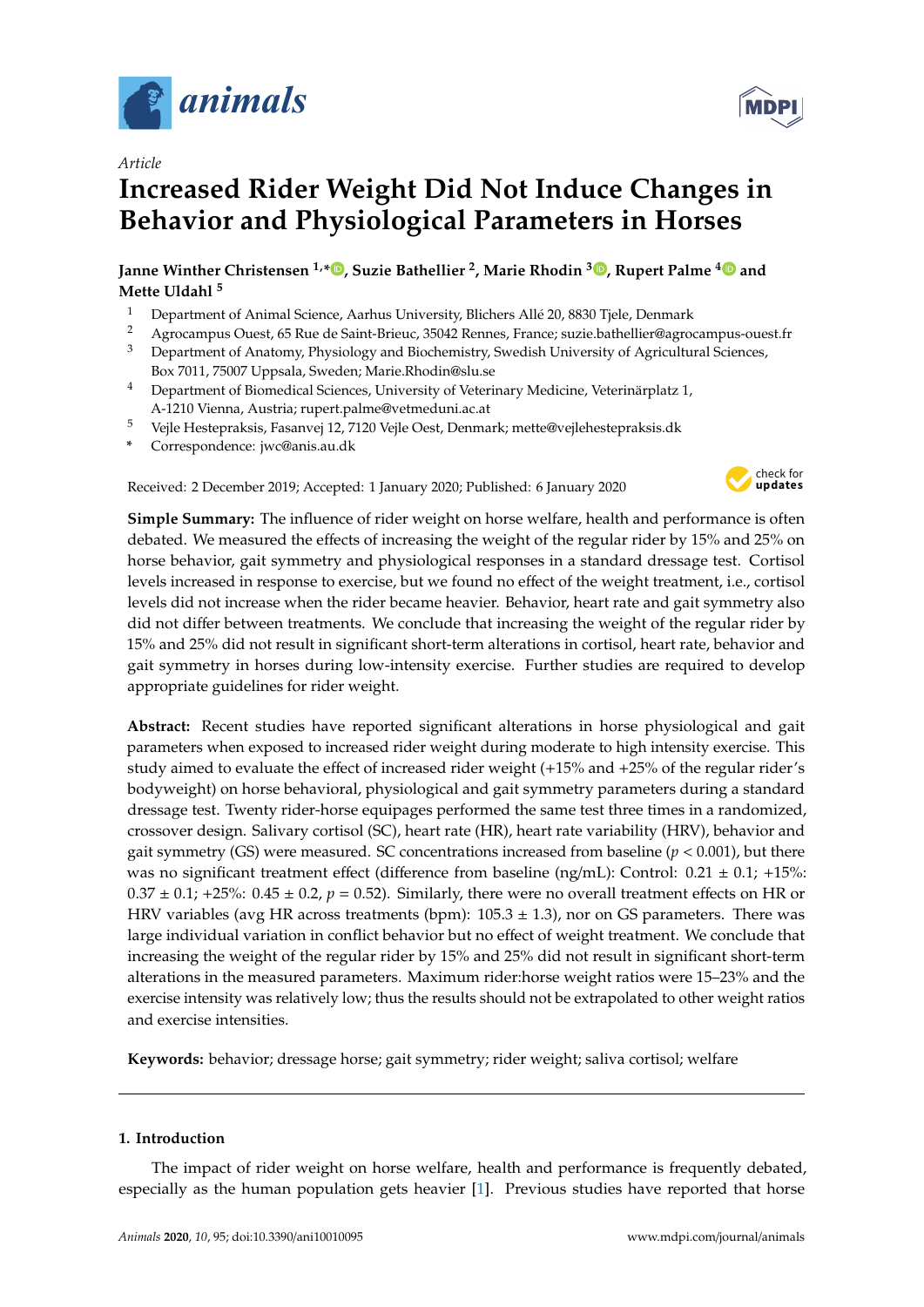behavioral, physiological and gait parameters can be negatively affected by increased rider weight [\[2–](#page-9-0)[5\]](#page-9-1). However, the effects on horse welfare are likely influenced by many factors, such as horse fitness and muscle development, conformation, discipline (e.g., show jumping or dressage), exercise intensity, the rider's fitness, skill and balance as well as equipment used, e.g., saddle fit [\[5\]](#page-9-1). Thus, multiple studies focusing on these aspects and targeting the issue of rider weight from different perspectives are needed before appropriate guidelines can be developed. The subject is relatively under-studied in warmblood horses as most studies have used other breeds, e.g., Icelandic horses, which are commonly subjected to higher rider:horse bodyweight ratios than that common for larger warmblood horses; and/or used exercise intensities that are higher than that to which many ordinary riding horses are usually exposed. In two of these studies on Icelandic horses, Stefánsdóttir et al. [\[2\]](#page-9-0) and Gunnarsson et al. [\[3\]](#page-9-2) explored the effects of increasing the rider:horse bodyweight ratio within the commonly experienced range by Icelandic horses (20% to 35%) on physiological and gait (tölt) parameters, during high intensity exercise. One rider rode eight horses in an incremental test, where the weight ratio increased for each phase. Average heart rates increased significantly from the 20% (187 bpm) to the 35% phase (199 bpm). Similarly, plasma lactate concentrations, rectal temperature and breathing frequencies increased with increasing weight ratio [\[2\]](#page-9-0). In addition, the weight increment decreased stride length whereas parameters such as beat, symmetry and height of front leg lift appeared unaffected [\[3\]](#page-9-2). Gait analysis was also used in a series of studies on native Japanese horses and ponies by Matsuura et al. [\[6–](#page-9-3)[9\]](#page-9-4). The horses/ponies trotted a short (40 m) straight distance with weights up to 130 kg, and symmetry, regularity and stability of the locomotion rhythm were recorded. The authors reported that gait symmetry parameters were interrupted when the horses were carrying 29–43% of their bodyweight during this short, low-intensity exercise. Thus, small horses and ponies can be negatively affected by high rider:horse bodyweight ratios at both high and low exercise intensities.

Three studies investigated effects of rider weight in warmblood horses. One of these studies was a treadmill study [\[10\]](#page-9-5), where nine warmblood horses were exercised unmounted and mounted with a 90 kg rider or 90 kg of dead lead weight (mount:horse bodyweight ratios: 13–16%). Peak heart rates and plasma lactate concentrations were significantly lower in unloaded horses, with no differences between mounted and lead-loaded horses. Stride parameters were also affected in that, e.g., the relative stance duration in trot increased when mounted and loaded [\[10\]](#page-9-5). In another study, Powell et al. [\[4\]](#page-9-6) exposed eight horses—described as light type riding horses—to a riding test of a relatively high intensity where they carried 15%, 20%, 25% and 30% of their own bodyweight in a crossover study. The horses were ridden by one of three experienced riders, and additional weight was attached to the saddle. The horses had increased heart rates, respiration rates and rectal temperatures post-exercise in the 25% and 30% treatment, as well as increased lactate concentrations and muscle soreness after the 30% treatment [\[4\]](#page-9-6). Finally, in a recent pilot study, Dyson et al. [\[5\]](#page-9-1) exposed six warmblood horses to four riders of different weights (61–142 kg). The riders were classified as light to very heavy based on the rider:horse bodyweight ratios (Light: 10–12%; Moderate: 13–15%; Heavy: 15–18%; Very heavy: 24–28%). Based on a subjective scoring of lameness and behavioral markers of pain, all riding tests with the heavy and very heavy riders were abandoned on welfare grounds. However, since four different riders comprised the treatment, the results may relate to differences in riding style or level, rather than increased rider weight per se. It should also be noted that the previous studies have included a limited number of horses ( $n = 6-10$  horses). Thus, although some evidence exists for negative effects of increased rider weight at high rider:horse bodyweight ratios (25–30%) at relatively high exercise intensities, it is relevant to gain more knowledge of how rider weight influences horse welfare at ratios and exercise intensities typical for warmblood leisure horses. In Scandinavia, the average bodyweight of adult women is 67–73 kg and men: 82–88 kg [\[2\]](#page-9-0). Consequently, for warmblood horses with a bodyweight of 500–600 kg and with a tack weight of 10–15 kg, rider:horse bodyweight ratios of 14–18% are common.

The aim of the present study was to investigate the effect of acute increases in rider weight on behavioral, physiological and gait parameters in horses during a standard, low-intensity riding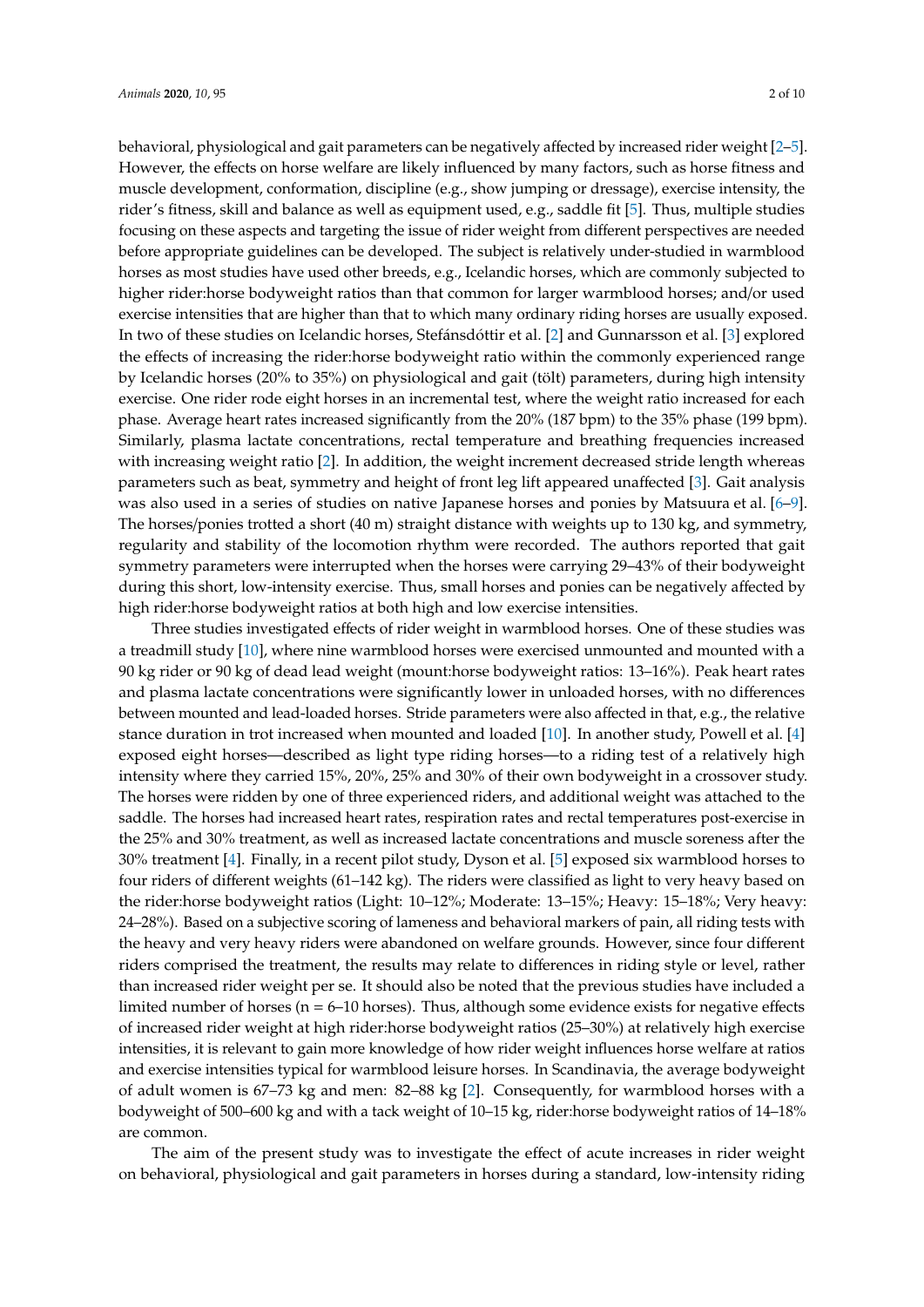situation. We used a randomized and balanced crossover design, where 20 riders rode their own horse in a standard dressage test with either no added weight, extra 15% or extra 25% of their bodyweight. Thus, we were able to isolate the effect of increased rider weight while keeping other factors identical. We hypothesized that added weight would lead to increased salivary cortisol and heart rate responses, more conflict behavior and increased gait asymmetry.

# **2. Materials and Methods**

Twenty female riders and their horses (6 mares, 12 geldings and 2 stallions) were included in the study (Table [1\)](#page-2-0). All horses were active riding and competition horses. We initially aimed to include an equal number of horses and ponies but due to safety issues with attaching lead weight to the upper body of children, we had to cut down on the number of participating ponies. The initial average rider:horse bodyweight ratio was  $15.3\% \pm 0.4$  (range 12-19%); with added 15%:  $17.2\% \pm 0.5$ (range  $14-21\%$ ); and with added  $25\%$ :  $18.5\% \pm 0.5$  (range 15-23%). Rider weight included tack for the calculation of rider:horse bodyweight ratios.

<span id="page-2-0"></span>

| Parameter                                  | <b>Horses</b>               | <b>Ponies</b>               |
|--------------------------------------------|-----------------------------|-----------------------------|
| Number                                     | 17                          | 3                           |
| Height (cm), mean $\pm$ se (range)         | $168 \pm 1.1$ (160–177)     | $144 \pm 4.2$ (136–148)     |
| Weight (kg)                                | $577 \pm 11.5$ (500-650)    | $349 \pm 29.4$ (290-380)    |
| Body Condition Score <sup>1</sup>          | $5.8 \pm 0.8$ (5-7.5)       | $5.7 \pm 0.3$ (5-6)         |
| Chest circumference (cm)                   | $198 \pm 1.7$ (182–210)     | $166 \pm 5.4$ (155-172)     |
| Age (yrs)                                  | $8.4 \pm 0.5$ (5-14)        | $14.7 \pm 3.2$ (11-21)      |
| Cannon bone circumference (cm)             | $21.6 \pm 0.2$ (21-23)      | $18 \pm 0.8$ (17-19)        |
| Loin width (cm)                            | $55.6 \pm 0.9$ (50-63)      | $45.3 \pm 1.9$ (43-49)      |
| Rider weight (kg)                          | $70.4 \pm 2.1 (55 - 83)$    | $49.7 \pm 5.3$ (39-56)      |
| Rider weight incl. tack (kg)               | $85.5 \pm 2.3$ (68-100)     | $63.4 \pm 5.8$ (52-71)      |
| Rider age (years)                          | $35.9 \pm 2.5$ (20-54)      | $12.0 \pm 0.6$ (11-13)      |
| Rider:Horse bodyweight ratio $\frac{8}{2}$ | $14.8 \pm 0.37$ (12.4–18.1) | $18.2 \pm 0.40$ (17.6–18.9) |

**Table 1.** Conformation and weight of the horses/ponies and their riders.

<sup>1</sup> Henneke Body Condition Score, scale  $1-9$  [\[11\]](#page-9-7); <sup>2</sup> Rider weight includes tack.

The 20 equipages were tested in two blocks of 10, with each block lasting four days (two successive weekends). All days followed the procedure illustrated in Figure [1,](#page-3-0) except the first day, where baseline data were collected and the horses were habituated to the experimental set-up and equipment. On this first day, a standard (pre-purchase) clinical examination was performed by an experienced equine vet after collection of the baseline saliva sample, ensuring that the horses were sound for the experiment. Heart rate monitoring equipment (see Section [2.1\)](#page-3-1) was then fitted and the horse performed a baseline lunge test with the same amount of physical exercise as the riding test on Days 2–4 (5:20 min: 10 s walk, 1 min trot, 1 min canter, 1 min walk incl. change of direction, 1 min trot, 1 min canter, 10 s walk). Saliva samples were collected at 0 and 5 min after the test, in accordance with Christensen et al. [\[12\]](#page-9-8) where saliva cortisol peaked at these times (see also Section [2.2\)](#page-4-0). The lunge test was followed by a gait symmetry test (see Section [2.3\)](#page-4-1) where the horse trotted on a straight line, by hand  $(6 \times 40 \text{ m})$ . A fourth saliva sample was taken immediately after the gait symmetry test (Equinosis: EQ), and the horse was walked by hand until collection of the final saliva sample (30 min after completion of the lunge test). After these tests, the horse was measured (height, loin width, chest and cannon bone circumference) and its body condition score was determined using the Henneke BCS 1–9 scale [\[11\]](#page-9-7). Weighing of horses was done by loading it into a horse trailer, placed on weight cells (capacity: 6000 kg, precision 0.5 kg, Kern & Sohn, Balingen, Germany), and riders were weighed both without and with equipment (saddle, bridle, saddle mat, boots, helmet, etc.) on a standard bathroom scale (capacity: 150 kg, Beurer, BG13). Finally, rider mobility and balance tests were conducted on the first test day (Table [2;](#page-3-2) see [\[13\]](#page-9-9) for further description).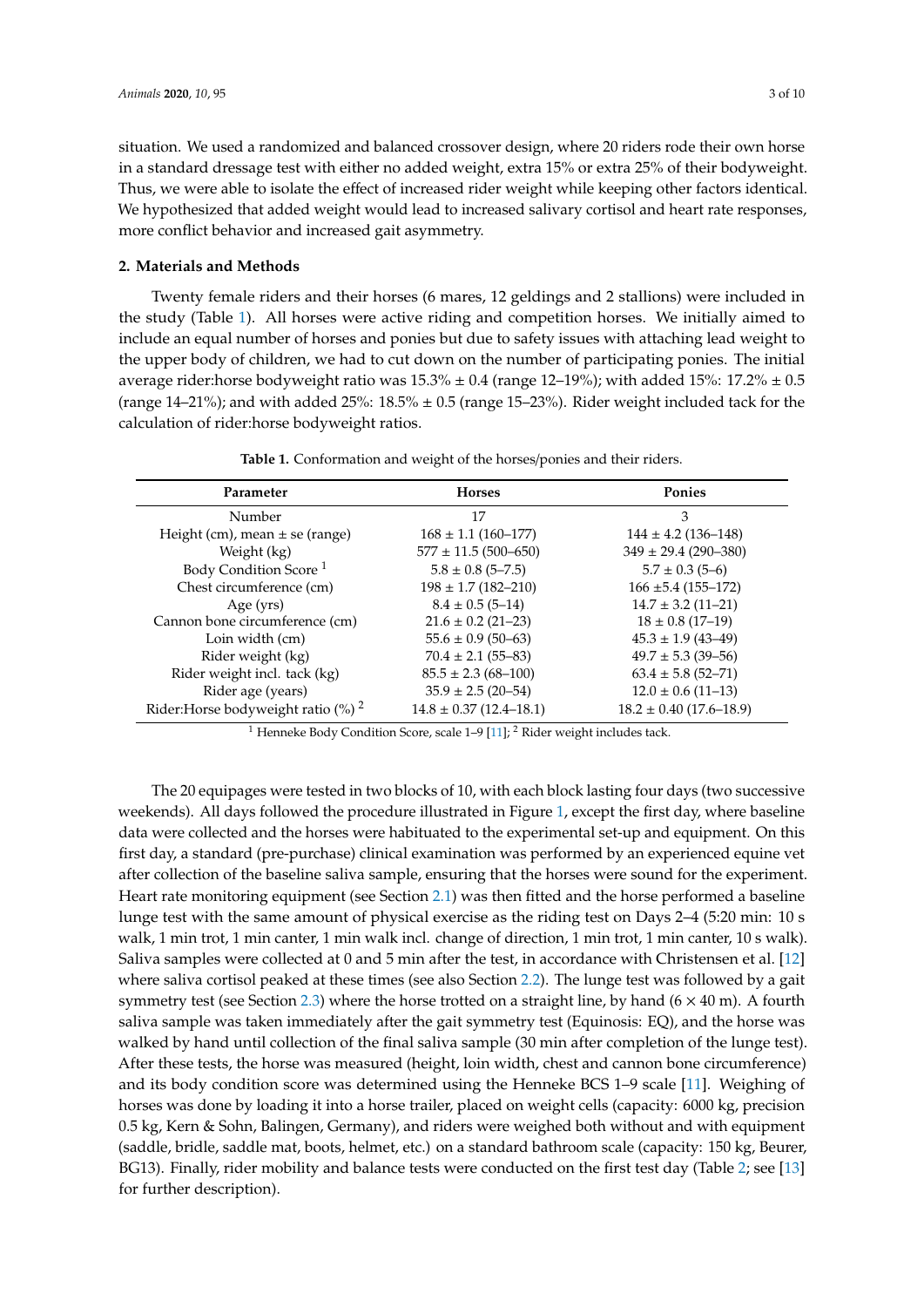<span id="page-3-0"></span>



<span id="page-3-2"></span>

| <b>Table 2.</b> Overview of Tests and Test Days. |  |
|--------------------------------------------------|--|
|                                                  |  |

| Day        |                                                                                                                                                                                      |                                                                               |                                                                               |                                                                               |
|------------|--------------------------------------------------------------------------------------------------------------------------------------------------------------------------------------|-------------------------------------------------------------------------------|-------------------------------------------------------------------------------|-------------------------------------------------------------------------------|
| Activities | Clinical examination<br>Baseline lunging test<br>Baseline gait symmetry test<br>Weighing of horse and rider<br>Horse conformation<br>Rider mobility and balance tests<br>(on-ground) | Dressage and gait<br>symmetry; Test 1:<br>control $(0\%)$ , +15%<br>or $+25%$ | Dressage and gait<br>symmetry; Test 2:<br>control $(0\%)$ , +15%<br>or $+25%$ | Dressage and gait<br>symmetry; Test 3:<br>control $(0\%)$ , +15%<br>or $+25%$ |

On Test Days 2–4, each rider rode their horse in a standard dressage test in a balanced, crossover design (Figure 1). The riders were fitted with a weight vest, where 1 kg lead blocks could be added to small pockets. The weight was distributed in a balanced way on the rider and a 10 cm wide and 2 m long elastic belt was tightened around the vest to ensure that the vest was firmly attached to the rider and did not move during riding. The treatment order was drawn at random for each rider, while ensuring that all six possible orders were used in each block. The riders were instructed to use the same equipment and ride their horse in the same way on all days. Nosebands were fitted according to national rules, using the official taper gauge from the Danish Riding Organization to ensure a 1.5 cm gap between the nasal bone and the noseband. Saddle and bridle fit were checked manually to ensure that responses would not be caused by ill-fitting equipment. After the warm-up, the rider was prepared for the next part, where saddle pressure and gait symmetry were measured (for saddle **Day 1 2 3 4**  pressure results, see [\[13\]](#page-9-9)). These measures were taken separately due to a pilot study where some midline of the arena to measure gait symmetry. horses reacted nervously towards the pressure mat and gait symmetry sensors; hence any influence on HR/HRV and cortisol responses to the dressage test was avoided. The rider then re-mounted and rode the horse in two 20 m circles in sitting trot on each rein and finally six straight 40 m lines along the y. performed the 5:20 min dressage test, sitting in all gaits. The rider then dismounted and the horse

# <span id="page-3-1"></span>2.1. Behavior and Heart Rate

The riding tests were recorded on video for later behavioral analysis (Table [3\)](#page-4-2). The riders rode with the empty weight vest in the control treatment to hide the treatment to the video observer. Heart rate (R-R-recordings) was recorded with Polar Equine RS800 CX, consisting of two electrodes, a transmitter and a wristwatch receiver. Water and gel were used to enhance conduction and the electrodes were fitted under the saddle and girth while the transmitter and watch were attached to the saddle. Data were downloaded from the receiver to a computer, using the software Polar ProTrainer 5, Equine Edition. Artefacts in the data were rare, but if they occurred (i.e., apparent as high spikes in the data graph), they were corrected using the error correction function in the software program. A few files were lost due to the rider accidently pushing the stop button during the test ride or an electrode falling off (two in the +25% and one in the +15% treatment). Average and maximum HR (presented as beats per minute (bpm)) were determined for each horse for each test. For the analysis of heart rate variability (HRV), the most informative time and frequency domain parameters were used [\[14\]](#page-9-10): RMSSD (ms; root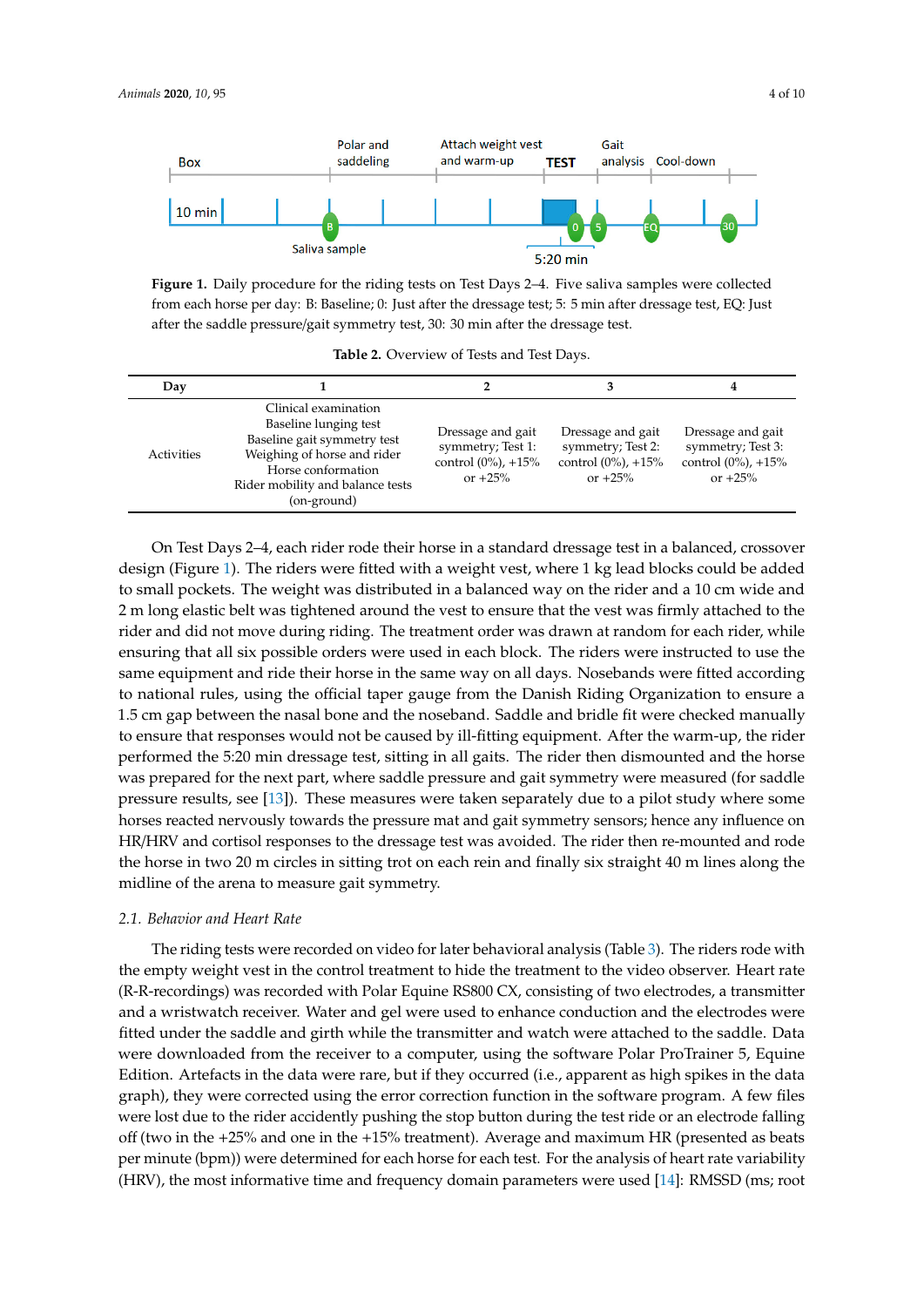mean square of successive differences between normal heart beats) and LF/HF ratio (%; power of low frequency bands (LF) divided by power of high frequency bands (HF)).

<span id="page-4-2"></span>

| <b>Behavioral Category (Freq)</b> | Description                                                                                                                                                     |
|-----------------------------------|-----------------------------------------------------------------------------------------------------------------------------------------------------------------|
| Gait change                       | The horse makes an undesired gait change, e.g., from canter to trot<br>during the 1 min canter sequence, or from walk to trot during the 1 min<br>walk sequence |
| Other undesired body movements    | Bucking, kicking                                                                                                                                                |
| Head movements                    | Head tossing, shaking or raising (i.e., movements of the head away from<br>the usual head-and-neck position)                                                    |
| Tail movements                    | Lateral, dorsoventral or circular motion of the tail that interrupts the<br>rhythmical waving motion of the tail corresponding to the gait                      |
| Open mouth                        | Mouth clearly opened; lower or upper teeth are visible                                                                                                          |

**Table 3.** Ethogram of recorded behavior.

# <span id="page-4-0"></span>*2.2. Salivary Cortisol*

Saliva was collected with Salivette® (Sarstedt, Nümbrecht, Germany) cotton rolls placed loosely onto the tongue of the horse with forceps for 1 min or until the swab was well soaked. The samples were immediately frozen at −18 ◦C and were later defrosted and centrifuged for 10 min at 1000× *g*. Concentrations of cortisol were determined using a direct enzyme immunoassay without extraction [\[15\]](#page-9-11) validated for equine saliva [\[16\]](#page-9-12). In this method, the antiserum cross-reacts with cortisol and some cortisol metabolites, and values have to be interpreted as cortisol immunoreactivity. The intra-assay coefficient of variation was 5.0%, the inter-assay variation was 6.7% and the minimal detectable concentration was 0.3 pg/well. All samples were analyzed at the Institute of Animal Science, Aarhus University, Denmark. A total of five samples were lost  $(4 \text{ in the lunge test and one in a } +15\% \text{ riding})$ test, at 5 min).

# <span id="page-4-1"></span>*2.3. Gait Symmetry*

Gait symmetry was measured and analyzed using the Equinosis Q Lameness Locator with sensors placed on the right forelimb pastern, head and between the tubera sacrale on pelvis. For each horse, vertical head and pelvic movement were measured by uniaxial accelerometers. Differences between the two vertical maximum and minimum head (HDmax, HDmin) and pelvic (PDmax, PDmin) heights between left and right forelimb and hindlimb in trot on a straight line were analyzed as described in [\[17\]](#page-9-13). Outliers of the head movement were automatically removed in the software package. The thresholds for asymmetry and corresponding categories are recommendations for clinical use of the system [\[17\]](#page-9-13). For the forelimbs, symmetry thresholds values (HDmin, HDmax) were ±6 mm and for hind limbs (PDmin, PDmax)  $\pm 3$  mm. The resulting categories had thresholds for front limb/hind limb in mm as follows: No asymmetry: 0–6/0–3, mild asymmetry: 6–12/3–6, mild-moderate: 12–18/6–9, moderate: 18–24/9–12, moderate-severe: 24–30/12–15, and severe asymmetry: >30/>15. The levels of evidence of the categories were presented from the software as 'weak evidence' (trials with SD > 120% of asymmetry mean); 'moderate evidence' (trials with SD > 50% and < 120% of asymmetry mean) and 'strong evidence' (trials with SD < 50% of asymmetry mean). For the statistical analysis, recordings of 'no asymmetry' and 'weak evidence of asymmetry' were categorized as 0 (9% of the recordings were presented as weak evidence). Moderate to strong evidence of mild asymmetry was scored as 1, mild-moderate and moderate asymmetry as 2, and moderate-severe and severe asymmetry was scored as 3. Based on these data, we calculated the sum of the asymmetry scores (total asymmetry score) and the number of affected legs (0–4) for each horse in each treatment.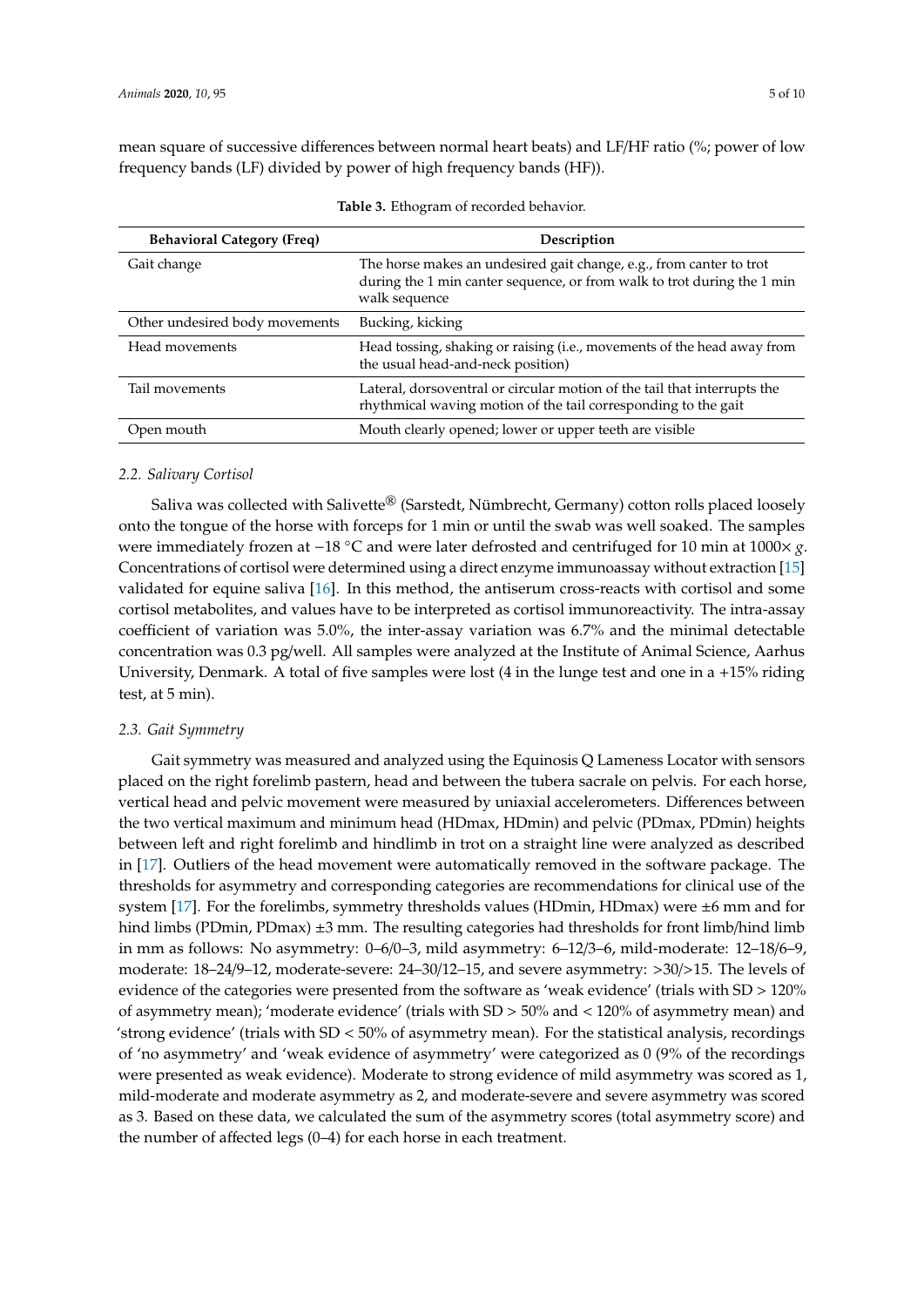#### *2.4. Data Analysis*

The response variables (cortisol concentration; HR (mean), HRV (RMSSD, LF/HF ratio), frequency of conflict behavior (head, mouth, body, tail) and gait symmetry (number of lame legs, total asymmetry score)) were analyzed for an effect of treatment (control (0%), +15% and +25%) in a one-way repeated measures ANOVA (RM ANOVA, SigmaPlot14). A two-way ANOVA was used when appropriate, e.g., to investigate the effect of sampling time and treatment on cortisol responses. Normality of the data was assessed using the Shapiro–Wilk test and variance homogeneity using the Brown–Forsythe test. If data did not meet the assumptions for the model, the Friedman RM ANOVA on ranks was used. In case of significance, the post-hoc tests Bonferroni t-test or Tukey test were used for pairwise multiple comparisons. Data are presented as mean ± se or median [25;75% quartiles]. Data are available as Supplementary Material (Table S1).

# *2.5. Animal Welfare and Ethics*

This study was conducted in accordance with national legislation on animal experimentation by the Danish Ministry of Justice, Act. no. 253 (8 March 2013) and § 12 in Act. no. 1459 (17 December 2013), and complies with the EU Directive 2010/63/EU on the use of experimental animals. The study meets the guidelines for ethical treatment of animals in applied animal behavior research by the International Society for Applied Ethology. Riders and horse owners (parents on behalf of minors) gave written consent for their own and their animals' inclusion in the study.

# **3. Results**

<span id="page-5-0"></span>As expected, salivary cortisol concentrations increased in response to exercise, regardless of treatment (two-way RM ANOVA,  $F_4 = 10.2$ ,  $p < 0.001$ ; Figure [2\)](#page-5-0), whereas there was no effect of treatment. Due to problems with interference between the lameness detector and the saddle pressure measurements, the duration of the gait symmetry test varied. Thus, the two last saliva samples are less informative (EQ and 30 min).



incl. the baseline lunge test. The amount of exercise (warm-up and test) was the same in all treatments. 0% (control): The rider rode without additional weight; 15% and 25%: The rider rode with additional 15% or 25% of her bodyweight, respectively, in a balanced order across three test days. Five saliva samples were collected from each horse per day: B: Baseline, 0 min: Just after the lunge/dressage test, 5 min: 5 min after the lunge/dressage test, EQ: Just after the saddle pressure/gait symmetry test, 30 min: 30 min after the lunge/dressage test. Due to technical issues with the equipment, the duration of the gait symmetry test varied and the EQ and 30 min samples are less informative. Different letters indicate  $\tau$  the gaint symmetry test varied and  $\tau$  minimal samples are less information. a significant effect of sampling time. Figure 2. Salivary cortisol concentrations (ng/mL) from the 20 horses (mean ± se) in each treatment,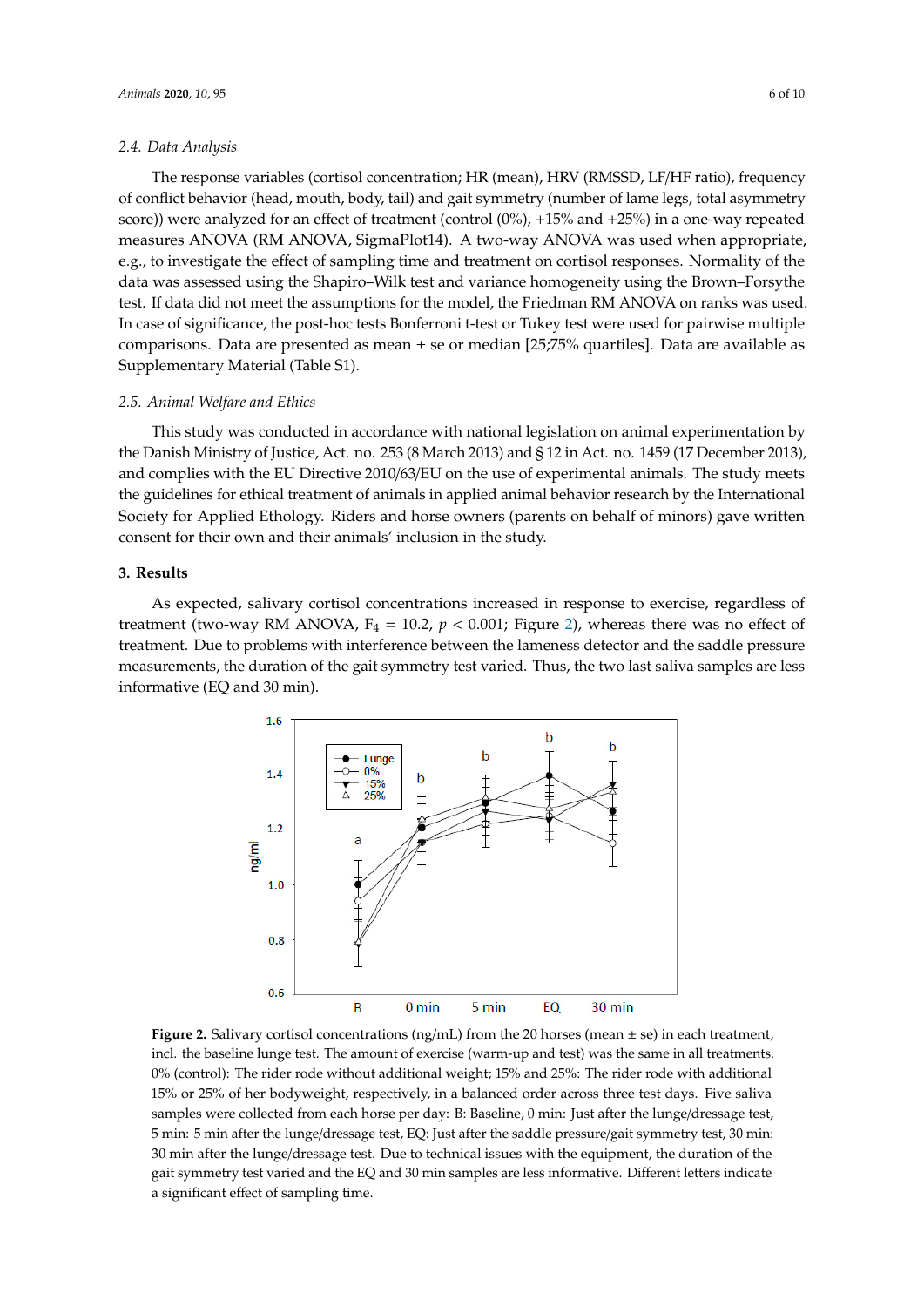<span id="page-6-0"></span>Differences in baseline concentrations between horses further necessitates an analysis of the Differences in baseline concentrations between horses further necessitates an analysis of the responses as a difference from baseline values. Although salivary cortisol concentrations appeared to responses as a difference from baseline values. Although salivary cortisol concentrations appeared to slightly higher in the +15% and +25% treatment, there was a large individual variation and the difference was not significant (Figure [3\)](#page-6-0). difference was not significant (Figure 3).



from baseline. 0% (control): The rider rode without additional weight; 15% and 25%: The rider rode with additional 15% or 25% of her bodyweight, respectively, in a balanced order across three test days. **Figure 3.** Salivary cortisol concentrations of the 20 horses (ng/mL, mean ± se) calculated as the difference 0 and 5 min refer to the sampling time after the dressage test (0 min:  $F_2 = 0.58$ ,  $p = 0.56$ , 5 min:  $F_2 = 0.66$ ,  $p = 0.52$ ).

There were no overall treatment effects on HR ( $F_2 = 0.34$ ,  $p = 0.72$ ; Figure [4\)](#page-7-0), or HRV variables (LF/HF and RMSSD;  $p = 0.70$  and  $p = 0.72$ , respectively). It could be hypothesized that the initial rider:horse bodyweight ratio would affect heart rate responses to the increase in rider weight, i.e., horses with an initially light rider would not respond to the +15 and +25% increase in rider weight but horses with an initially heavier rider would show a response. Thus, to investigate the potential effect of the initial ratio, we added three weight ratio groups based on the 25 and 75% quartiles; Group 1: Initial rider:horse bodyweight ratio <13.8%, Group 2: 13.8–17.1%, Group 3: >17.1%. Surprisingly, horses in the lower rider:horse ratio group (<13.8%) had higher heart rates (two-way RM ANOVA, mean  $\pm$  se, bpm: Group 1: 116  $\pm$  3.4, Group 2: 102  $\pm$  2.4, Group 3: 104  $\pm$  3.4, F<sub>2</sub> = 6.25, *p* = 0.009, and no interaction). However, the horses in Group 1 also appeared to have somewhat higher heart rates in the baseline lunge test (one-way ANOVA, Weight Group 1:  $114 \pm 1.8$ , Group 2:  $107 \pm 3.3$ , Group 3:  $105 \pm 6.5$ ,  $p = 0.35$ ), suggesting that other factors such as baseline fitness may be involved.

The occurrence of conflict behavior varied largely between horses. Five horses never showed tail swishing during the three riding tests, whereas one horse showed 155 (control), 184 (+15%) and 137 (+25%) tail swishes. Tail swishing was the most frequently recorded behavior (total 1196 recordings, shown by 15 horses), followed by open mouth (total 227 recordings, shown by 8 horses) and head movements (total 106 recordings, shown by 5 horses). The occurrence of the different types of conflict behavior did not correlate, e.g., horses that showed tail swishing were not more likely to show mouth or head movements (Spearman, all  $p > 0.05$ ). Due to the many zeros in the data set, we created a joint variable with all the recorded behaviors (Table [3;](#page-4-2) conflict behavior, shown by 19 of the 20 horses) but found no effect of weight treatment (Friedman RM ANOVA on ranks, median [25,75%]: control: 9.0 [3,27], +15%: 8.5 [1,29], +25%: 8.0 [2,35], *p* = 0.61).

The gait symmetry measures (number of affected legs, total asymmetry score) were unaffected by the weight increase, as well as whether the horse was ridden or not (one-way RM ANOVA; number of affected legs/horse: lunge:  $1.20 \pm 0.20$ ; control  $(0\%)$ :  $1.20 \pm 0.19$ ;  $+15\%$ :  $0.90 \pm 0.18$ ;  $+25\%$ :  $0.85 \pm 0.13$ ,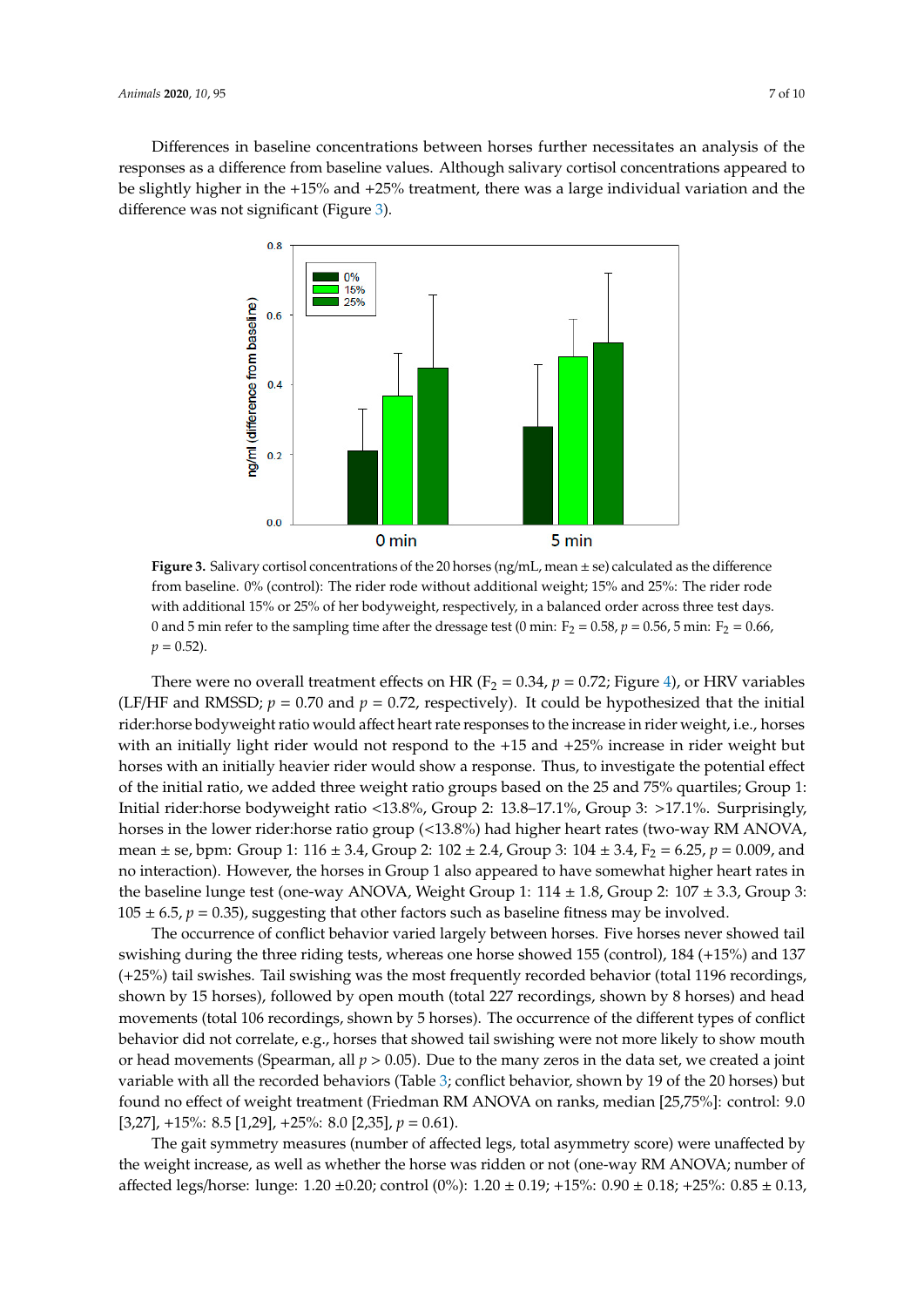<span id="page-7-0"></span> $F_3 = 1.16$ ,  $p = 0.33$ ; and total asymmetry score: lunge:  $1.40 \pm 0.22$ ; control (0%):  $1.80 \pm 0.36$ ; +15%: 1.15 ± 0.29; +25%: 1.05 ± 0.22, F<sub>3</sub> = 1.42,  $p = 0.24$ ). There was also no effect of weight ratio class (1–3). .16,  $p = 0.33$ ; and total asymmetry score: Tunge: 1.40  $\pm$  0.22; control (0%): 1.80  $\pm$  0.96; +1



dressage test by their usual rider with no additional weight (0%: control), and with additional 15% and  $\theta$  the rider's bedyweight in a belanced order across three test days and 25% of the rider's bodyweight, in a balanced order across three test days. 25% of the rider's bodyweight, in a balanced order across three test days. **Figure 4.** Average heart rates (mean  $\pm$  se) of the 20 horses did not differ when ridden in a standard

# **4. Discussion**

This study found no effect on behavioral, physiological and two gait symmetry parameters in horses exposed to an acute increase in rider weight by 15% and 25% of the regular rider's bodyweight. Interestingly, the rider:horse bodyweight ratios in our study overlap with the ratios in Dyson et al. [\[5\]](#page-9-1) where the heavy rider was 15.3–17.9% of the horse's bodyweight. In that study, all riding tests with the heavy rider were abandoned on welfare grounds, based on a subjective scoring of lameness and behavioral markers of pain. The result was not replicated in our study, although the rider:horse bodyweight ratio was 15–23% in the +25% treatment. The duration of exercise (including warm-up, found no effect of  $\mathcal{R}$  and  $\mathcal{R}$  on ranks, median  $\mathcal{R}$  on ranks, median  $\mathcal{R}$   $\mathcal{R}$ ,  $\mathcal{R}$ ,  $\mathcal{R}$ ,  $\mathcal{R}$   $\mathcal{R}$   $\mathcal{R}$   $\mathcal{R}$   $\mathcal{R}$   $\mathcal{R}$   $\mathcal{R}$   $\mathcal{R}$   $\mathcal{R}$   $\mathcal{R}$   $\mathcal{R}$ riding test and gait symmetry testing) appear to be similar in the two studies. However, we could not detect changes in gait symmetry in this study, which may relate to differences in the seat position of the riders, as the riders in the present study were sitting compared to rising trot in the study by Dyson et al. [\[5\]](#page-9-1). Rising trot is known to induce movement asymmetries in the horse that may not be related to pain [\[18\]](#page-9-14). Our study was a crossover study where each rider rode her own horse in each treatment, whereas four riders of different weight comprised the treatment in Dyson et al. [5]. Rider skill and balance as well as other factors, such as individual saddle fit, are likely to influence conflict behavior and weight bearing capacity in horses, and isolating the effect of rider weight while keeping other factors identical is necessary to gain knowledge of the effect of increased rider weight per se. In our study, the large individual variation in cortisol concentrations and especially in conflict behavior likely reflects individual rider style [\[12\]](#page-9-8). A larger study with a number of riders of the same weight, riding the same horses in a standardized test would enable an analysis of the effect of rider style.

Our results add to the existing literature where higher rider:horse bodyweights have been investigated and often at higher exercise intensities e.g., [\[2–](#page-9-0)[4\]](#page-9-6) compared to the low exercise intensity in this study. For example, heart rates reached 187 bpm (20%) and 199 bpm (35%) in the study on Icelandic horses by Stefánsdóttir et al. [\[2\]](#page-9-0). In comparison, the average HR across treatments was 105 bpm in this study on dressage horses. In a previous study, we measured HR of dressage horses in a riding test with different head-and-neck positions. In that study, the average HR was 116 in a 10-min dressage test consisting of 5 min trot, 4 min canter and 1 min walk [\[12\]](#page-9-8). However, the participating dressage riders remarked that the test was too long and they would not normally ride 9 min in trot and canter without a short break in walk, and we therefore decreased the exercise intensity in the present study. We aimed to mirror the daily training situation that many leisure horses are exposed to,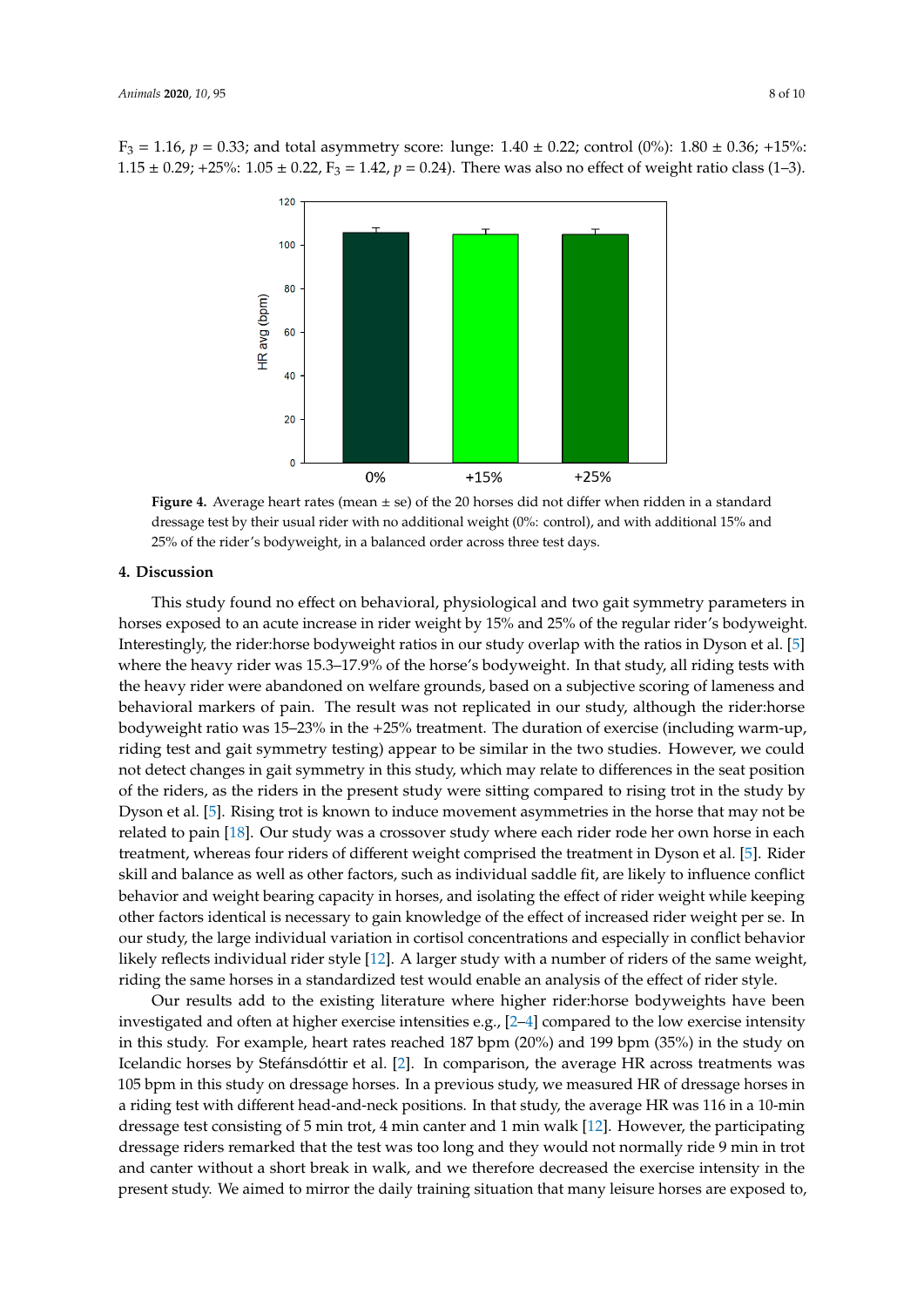in order to evaluate whether relatively small increases in rider weight influences acute responses in horses also at lower exercise intensities, as initially suggested by Dyson et al. [\[5\]](#page-9-1). Acute changes in gait symmetry may be a sign of orthopedic pain, caused by, e.g., overloading of anatomical structures or subclinical problems. Long-term effects of gait asymmetry, resulting in uneven loading of the limbs, can potentially lead to health issues [\[5,](#page-9-1)[18\]](#page-9-14). Similarly, increased levels of conflict behavior can be indicative of discomfort or pain with negative impact on horse welfare, health and performance. Physiological responses, reflecting increased activity of the autonomic nervous system (HR/HRV) or the Hypothalamic-Pituitary-Adrenal (HPA)-axis (cortisol) are common when the physical workload increases, e.g., when the weight load increases, and may decrease as the individual adapts, unless related to other psychological or physical stressors. Thus, these parameters should be interpreted in combination with behavioral and gait symmetry data. The surprisingly similar heart rates of the horses in the different treatments in the present study suggest that the increased rider weight did not impose a significantly higher physical workload for the horses. The cortisol data may suggest an increase in response to higher weight loads but due to the high individual variation, further studies are needed to verify this. Previous experiments have found saliva cortisol to be more sensitive than HR/HRV data [\[12](#page-9-8)[,19\]](#page-9-15), and a new study even cautions against the use of HRV data measured with Polar monitors on horses due to lack of validation [\[20\]](#page-9-16).

Given the low exercise intensity in the present study, one should not extrapolate the results to other exercise intensities and disciplines. It is possible that an acute increase in rider weight, even within the range of rider:horse bodyweight ratios applied in the present study, can lead to behavioral, physiological and gait parameter changes at higher exercise intensities and in other disciplines, e.g., show jumping. Additionally, there may be long-term effects of an increased weight load, and further studies are required to study long-term effects on horse health and performance.

# **5. Conclusions**

Increasing rider weight by 15% and 25% did not result in significant short-term alterations in heart rate, salivary cortisol, behavior and gait symmetry in dressage horses during a standard dressage test. Maximum horse:rider weight ratios were 15–23%. Thus, within this weight ratio range and during light exercise, acute increases in rider weight did not induce changes in these parameters. Further studies on the effect of rider weight in various equestrian disciplines as well as long-term effects are required before appropriate guidelines for rider weight can be developed.

**Supplementary Materials:** The following are available online at http://[www.mdpi.com](http://www.mdpi.com/2076-2615/10/1/95/s1)/2076-2615/10/1/95/s1, Table S1: Data table.

**Author Contributions:** Conceptualization, J.W.C. and M.U.; Data curation, J.W.C.; Formal analysis, J.W.C.; Funding acquisition, J.W.C. and M.U.; Investigation, J.W.C., S.B. and M.U.; Methodology, J.W.C., S.B., M.R., R.P. and M.U.; Resources, J.W.C., R.P. and M.U.; Validation, J.W.C., M.R., R.P. and M.U.; Writing—original draft, J.W.C.; Writing—review & editing, J.W.C., S.B., M.R., R.P. and M.U. All authors have read and agreed to the published version of the manuscript.

**Funding:** The study was funded by the Danish Horse Levy Foundation, The Danish Animal Protection Society and the KUSTOS Foundation.

**Acknowledgments:** We would like to thank the following for their contributions: GB dressage for allowing us to conduct the experiment on their premises; the voluntary riders, their horses and their helpers; Christina Bye Winding, Louisa Lesté-Lasserre and Katja Ahrenfeldt for practical help and photography.

**Conflicts of Interest:** The authors declare no conflict of interest. The funders had no role in the design of the study; in the collection, analyses, or interpretation of data; in the writing of the manuscript, or in the decision to publish the results.

# **References**

<span id="page-8-0"></span>1. Reilly, J.J.; El-Hamdouchi, A.; Diouf, A.; Monyeki, A.; Somda, S.A. Determining the worldwide prevalence of obesity. *Lancet* **2018**, *391*, 1773–1774. [\[CrossRef\]](http://dx.doi.org/10.1016/S0140-6736(18)30794-3)